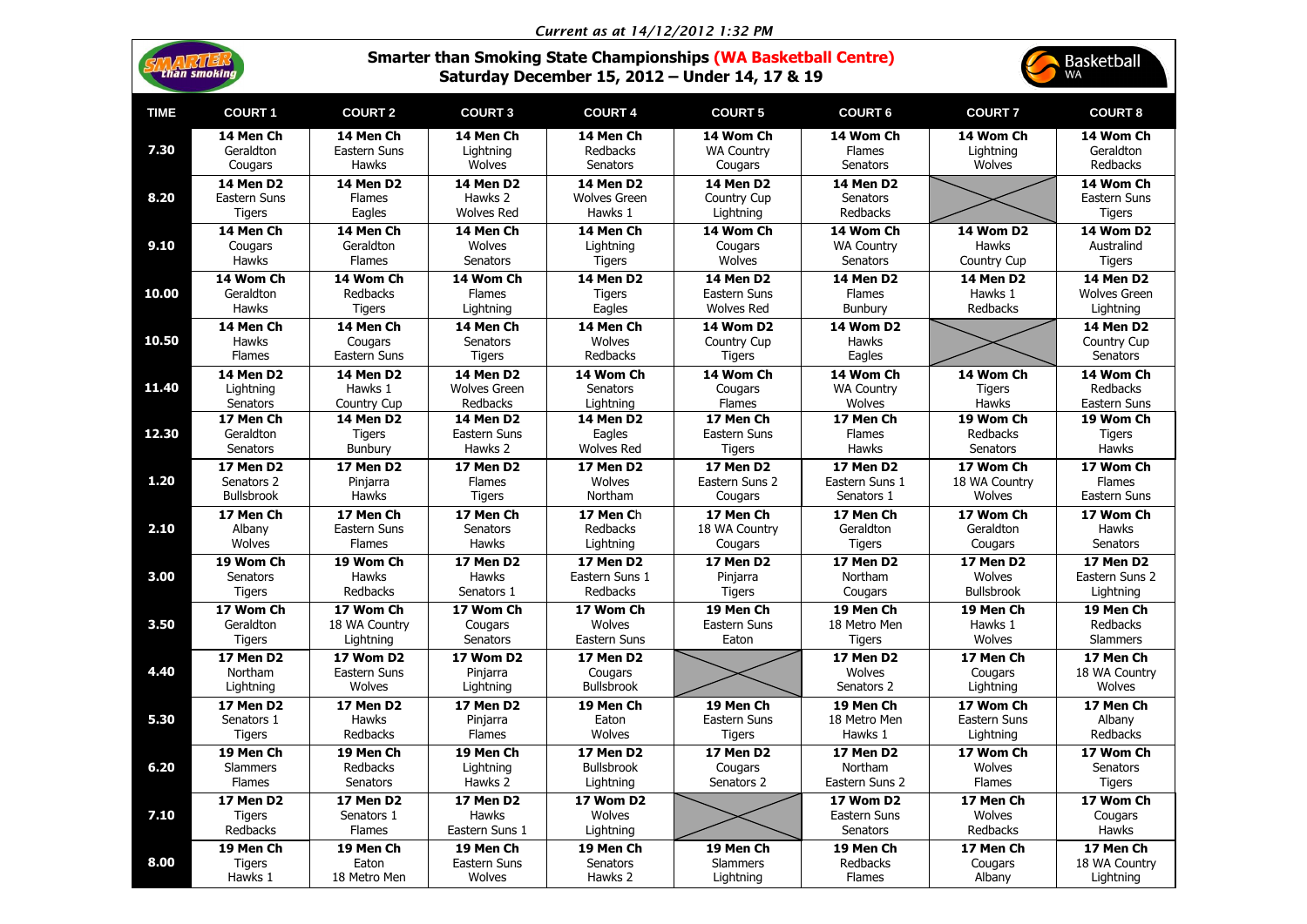## *Current as at 14/12/2012 1:32 PM* **Loftus Recreation Centre**

| lan smokind |                                                         | <b>Smarter than Smoking State Championships</b><br>Saturday December 15, 2012 - Under 14, 17 & 19 | <b>Basketball</b><br>WA                            |
|-------------|---------------------------------------------------------|---------------------------------------------------------------------------------------------------|----------------------------------------------------|
| <b>TIME</b> | <b>COURT 1</b>                                          | <b>COURT 2</b>                                                                                    | <b>COURT 3</b>                                     |
| 1.20        | <b>14 Wom D2</b><br>Tigers<br>Eagles                    | <b>14 Wom D2</b><br>County Cup<br>Australind                                                      |                                                    |
| 2.10        | <b>14 Men D2</b><br><b>Wolves Red</b><br><b>Bunbury</b> | <b>14 Men D2</b><br>Eagles<br>Hawks 2                                                             | <b>14 Men D2</b><br><b>Tigers</b><br><b>Flames</b> |
| 3.00        |                                                         | <b>17 Wom D2</b><br>Pinjarra<br><b>Wolves</b>                                                     | <b>17 Wom D2</b><br>Lightning<br><b>Senators</b>   |
| 3.50        | 19 Men Ch<br>Lightning<br><b>Senators</b>               | 19 Men Ch<br>Hawks 2<br><b>Flames</b>                                                             |                                                    |
| 4.40        | 17 Men Ch<br><b>Tigers</b><br><b>Flames</b>             | 17 Men Ch<br><b>Senators</b><br>Eastern Suns                                                      | 17 Men Ch<br>Geraldton<br><b>Hawks</b>             |

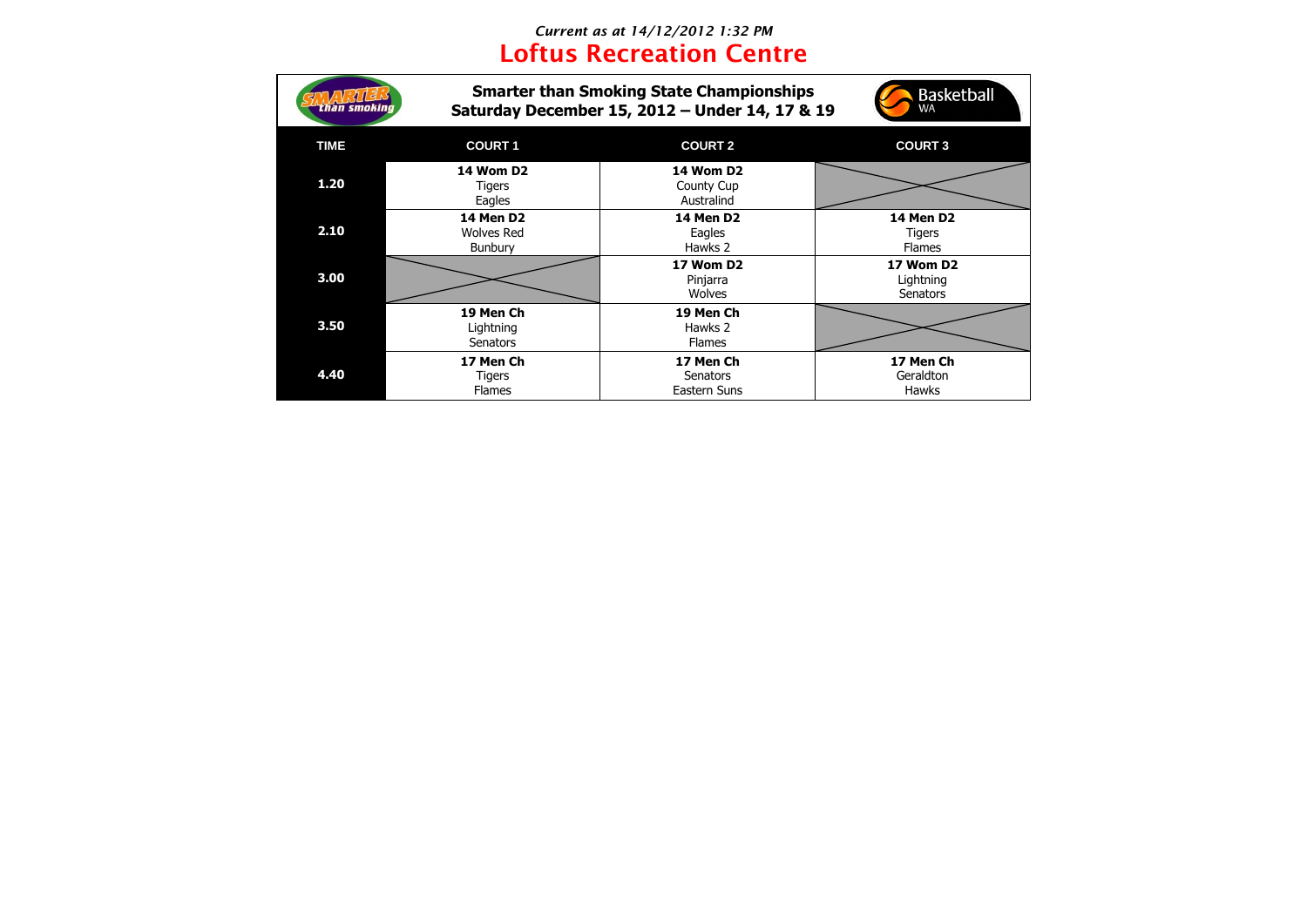|             |                                                                                                                                                                   |                                                        |                                                   | Current as at 14/12/2012 1:32 PM                       |                                                     |                                          |                                            |                                       |
|-------------|-------------------------------------------------------------------------------------------------------------------------------------------------------------------|--------------------------------------------------------|---------------------------------------------------|--------------------------------------------------------|-----------------------------------------------------|------------------------------------------|--------------------------------------------|---------------------------------------|
|             | <b>Smarter than Smoking State Championships (WA Basketball Centre)</b><br><b>Basketball</b><br>than smoking<br>Sunday December 16, 2012 - Under 14, 17 & 19<br>WA |                                                        |                                                   |                                                        |                                                     |                                          |                                            |                                       |
| <b>TIME</b> | <b>COURT 1</b>                                                                                                                                                    | <b>COURT 2</b>                                         | <b>COURT 3</b>                                    | <b>COURT 4</b>                                         | <b>COURT 5</b>                                      | <b>COURT 6</b>                           | <b>COURT 7</b>                             | <b>COURT 8</b>                        |
| 7.30        | <b>14 Men D2</b><br><b>Bunbury</b><br>Hawks 2                                                                                                                     | <b>14 Men D2</b><br><b>Wolves Red</b><br><b>Flames</b> | <b>14 Men D2</b><br>Eagles<br>Eastern Suns        | <b>14 Men D2</b><br>Redbacks<br><b>Country Cup</b>     | <b>14 Men D2</b><br><b>Wolves Green</b><br>Senators | <b>14 Men D2</b><br>Lightning<br>Hawks 1 | <b>14 Wom D2</b><br><b>Tigers</b><br>Hawks |                                       |
| 8.20        | 14 Men Ch                                                                                                                                                         | 14 Men Ch                                              | 14 Men Ch                                         | 14 Men Ch                                              | 14 Wom Ch                                           | 14 Wom Ch                                | 14 Wom Ch                                  | <b>14 Wom D2</b>                      |
|             | <b>Flames</b>                                                                                                                                                     | <b>Hawks</b>                                           | <b>Tigers</b>                                     | <b>Senators</b>                                        | Wolves                                              | <b>WA Country</b>                        | Senators                                   | Eagles                                |
|             | Eastern Suns                                                                                                                                                      | Geraldton                                              | <b>Redbacks</b>                                   | Lightning                                              | <b>Flames</b>                                       | Lightning                                | Cougars                                    | Australind                            |
| 9.10        | <b>14 Men D2</b>                                                                                                                                                  | <b>14 Men D2</b>                                       | <b>14 Men D2</b>                                  | <b>14 Men D2</b>                                       | <b>14 Men D2</b>                                    | <b>14 Men D2</b>                         | 14 Wom Ch                                  | 14 Wom Ch                             |
|             | Hawks 2                                                                                                                                                           | <b>Bunbury</b>                                         | <b>Wolves Red</b>                                 | <b>Senators</b>                                        | Redbacks                                            | <b>Wolves Green</b>                      | <b>Hawks</b>                               | <b>Tigers</b>                         |
|             | <b>Flames</b>                                                                                                                                                     | Eastern Suns                                           | <b>Tigers</b>                                     | Hawks 1                                                | Lightning                                           | Country Cup                              | Eastern Suns                               | Geraldton                             |
| 10.00       | <b>14 Wom D2</b><br><b>Hawks</b><br>Australind                                                                                                                    |                                                        | <b>14 Wom D2</b><br>Eagles<br>Country Cup         | 14 Men Ch<br>Eastern Suns<br>Geraldton                 | 14 Men Ch<br><b>Flames</b><br>Cougars               | 14 Men Ch<br>Redbacks<br>Lightning       | 14 Men Ch<br><b>Tigers</b><br>Wolves       | 14 Wom Ch<br>Lightning<br>Cougars     |
| 10.50       | 19 Men Ch                                                                                                                                                         | 19 Men Ch                                              | <b>14 Men D2</b>                                  | 14 Wom Ch                                              | 14 Wom Ch                                           | 14 Wom Ch                                | 14 Wom Ch                                  | 17 Men Ch                             |
|             | Wolves                                                                                                                                                            | Eastern Suns                                           | <b>Bunbury</b>                                    | <b>Hawks</b>                                           | Eastern Suns                                        | <b>WA Country</b>                        | Wolves                                     | Geraldton                             |
|             | 18 Metro Men                                                                                                                                                      | Hawks 1                                                | Eagles                                            | Redbacks                                               | Geraldton                                           | <b>Flames</b>                            | <b>Senators</b>                            | <b>Flames</b>                         |
| 11.40       | <b>14 Men D2</b>                                                                                                                                                  | <b>14 Men D2</b>                                       | 19 Men Ch                                         | 19 Men Ch                                              | 19 Men Ch                                           | 19 Men Ch                                | 17 Men Ch                                  | 17 Men Ch                             |
|             | <b>Flames</b>                                                                                                                                                     | Hawks 2                                                | <b>Tigers</b>                                     | <b>Flames</b>                                          | Redbacks                                            | Senators                                 | <b>Hawks</b>                               | <b>Tigers</b>                         |
|             | Eastern Suns                                                                                                                                                      | <b>Tigers</b>                                          | Eaton                                             | Lightning                                              | Hawks 2                                             | <b>Slammers</b>                          | Eastern Suns                               | <b>Senators</b>                       |
| 12.30       | 17 Wom Ch                                                                                                                                                         | 17 Wom Ch                                              | 19 Men Ch                                         | 17 Wom Ch                                              | <b>17 Men D2</b>                                    | <b>17 Men D2</b>                         | <b>17 Men D2</b>                           | <b>17 Men D2</b>                      |
|             | <b>Flames</b>                                                                                                                                                     | Lightning                                              | Eastern Suns                                      | <b>Tigers</b>                                          | Redbacks                                            | <b>Tigers</b>                            | Senators 1                                 | Lightning                             |
|             | 18 WA Country                                                                                                                                                     | <b>Wolves</b>                                          | 18 Metro Men                                      | Cougars                                                | <b>Flames</b>                                       | Eastern Suns 1                           | Pinjarra                                   | Senators 2                            |
| 1.20        | 19 Men Ch                                                                                                                                                         | 19 Men Ch                                              | 17 Wom Ch                                         | 17 Men Ch                                              | 17 Men Ch                                           | 17 Men Ch                                | 19 Wom Ch                                  | 19 Wom Ch                             |
|             | Hawks 1                                                                                                                                                           | <b>Wolves</b>                                          | <b>Hawks</b>                                      | <b>Flames</b>                                          | Geraldton                                           | <b>Hawks</b>                             | <b>Redbacks</b>                            | <b>Senators</b>                       |
|             | Eaton                                                                                                                                                             | Tigers                                                 | Geraldton                                         | <b>Senators</b>                                        | Eastern Suns                                        | <b>Tigers</b>                            | <b>Tigers</b>                              | <b>Hawks</b>                          |
| 2.10        | <b>17 Men D2</b>                                                                                                                                                  | <b>17 Men D2</b>                                       | 17 Men D2                                         | <b>17 Men D2</b>                                       | <b>17 Men D2</b>                                    | 17 Men D2                                | 17 Men Ch                                  | 17 Men Ch                             |
|             | <b>Flames</b>                                                                                                                                                     | <b>Redbacks</b>                                        | <b>Tigers</b>                                     | Senators 2                                             | Lightning                                           | <b>Bullsbrook</b>                        | <b>Redbacks</b>                            | Lightning                             |
|             | Eastern Suns 1                                                                                                                                                    | Pinjarra                                               | <b>Hawks</b>                                      | Eastern Suns 2                                         | Wolves                                              | Northam                                  | Cougars                                    | <b>Wolves</b>                         |
| 3.00        | <b>17 Won D2</b><br>Eastern Suns<br>Pinjarra                                                                                                                      |                                                        | <b>17 Wom D2</b><br><b>Senators</b><br>Wolves     | <b>14 Wom D2</b><br><b>Semi-Final</b>                  | <b>14 Wom D2</b><br>Semi-Final                      | 19 Wom Ch<br><b>Senators</b><br>Redbacks | 19 Wom Ch<br><b>Hawks</b><br><b>Tigers</b> | 17 Men Ch<br>18 WA Country<br>Albany  |
| 3.50        | <b>17 Men D2</b><br>Eastern Suns 1<br>Pinjarra                                                                                                                    | <b>17 Men D2</b><br><b>Flames</b><br><b>Hawks</b>      | <b>17 Men D2</b><br><b>Redbacks</b><br>Senators 1 | <b>17 Men D2</b><br>Eastern Suns 2<br>Wolves           | <b>17 Men D2</b><br>Senators 2<br>Northam           | <b>17 Men D2</b><br>Lightning<br>Cougars | <b>14 Men D2</b><br>Semi-Final             | <b>14 Men D2</b><br><b>Semi-Final</b> |
| 4.40        | 19 Men Ch                                                                                                                                                         | 19 Men Ch                                              | 14 Wom Ch                                         | 14 Wom Ch                                              | 14 Men Ch                                           | 14 Men Ch                                | 17 Wom Ch                                  | 17 Wom Ch                             |
|             | Semi-Final                                                                                                                                                        | Semi-Final                                             | Semi-Final                                        | Semi-Final                                             | <b>Semi-Final</b>                                   | <b>Semi-Final</b>                        | Semi-Final                                 | <b>Semi-Final</b>                     |
| 5.30        | 17 Men Ch                                                                                                                                                         | 17 Men Ch                                              | <b>17 Wom D2</b>                                  | <b>17 Wom D2</b>                                       | <b>17 Men D2</b>                                    | <b>17 Men D2</b>                         | <b>14 Men D2</b>                           | <b>14 Wom D2</b>                      |
| 6.30        | Semi-Final                                                                                                                                                        | Semi-Final                                             | Semi-Final                                        | Semi-Final                                             | Semi-Final                                          | Semi-Final                               | <b>Grand Final</b>                         | <b>Grand Final</b>                    |
|             | 19 Men Ch                                                                                                                                                         | 19 Wom Ch                                              | 17 Men Ch                                         | <b>17 Men D2</b>                                       | 17 Wom Ch                                           | <b>17 Wom D2</b>                         | 14 Men Ch                                  | <b>14 Men D2</b>                      |
| 7.30        | <b>Grand Final</b>                                                                                                                                                | <b>Grand Final</b>                                     | <b>Grand Final</b>                                | <b>Grand Final</b><br><b>Presentations (Court One)</b> | <b>Grand Final</b>                                  | <b>Grand Final</b>                       | <b>Grand Final</b>                         | <b>Grand Final</b>                    |